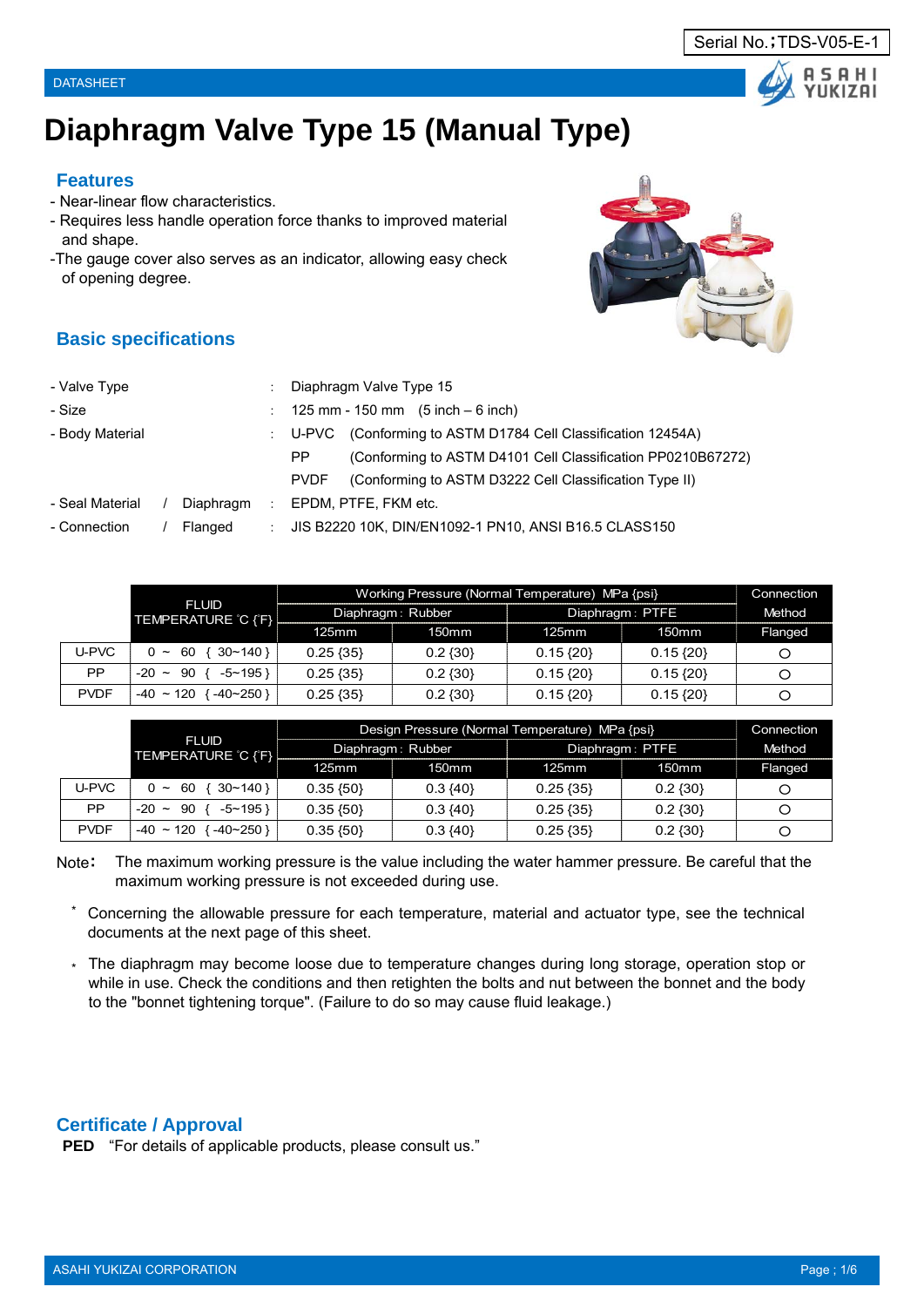

#### **Working pressure vs. Temperature**



Note : Make sure that the temperature and pressure are within the working range during operation. (If the tolerance range is exceeded during use, the valve may be damaged.)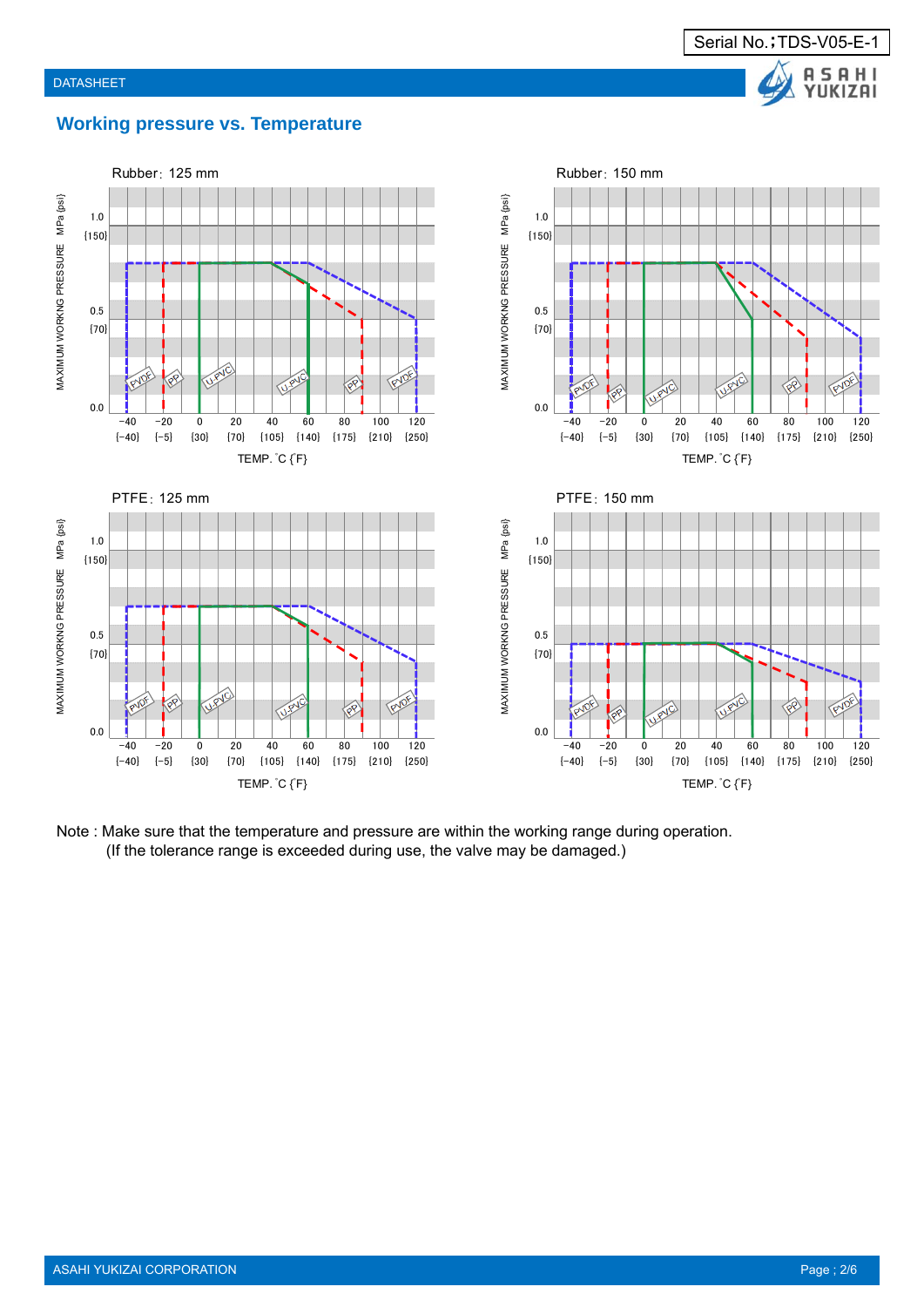



# **Product dimension**



| $\blacksquare$ JIS, DIN (Unit: mm) |     |     |                |    |     |       |       |     |   |    |        | <b>JIS</b> |   |    |     |       | <b>DIN PN10</b>   |     |     |   |    |          |       |                   |
|------------------------------------|-----|-----|----------------|----|-----|-------|-------|-----|---|----|--------|------------|---|----|-----|-------|-------------------|-----|-----|---|----|----------|-------|-------------------|
|                                    |     |     |                |    |     |       | JIS5K |     |   |    | JIS10K |            |   |    |     |       | DIN PN10          |     |     |   |    |          |       |                   |
| mm                                 |     | D1  | D <sub>2</sub> |    | Н   | $H_1$ | Ð     |     |   |    |        |            |   | h  |     | U-PVC | PP<br><b>PVDF</b> |     |     |   |    | <u>_</u> | U-PVC | <b>DD</b><br>PVDF |
| 125                                | 125 | 320 | 300            | 60 | 420 | 308   | 235   | 200 | 8 | 19 | 250    | 210        | 8 | 23 | 410 | 22    | 24                | 250 | 210 |   | 18 | 400      | 22    | 23                |
| 150                                | 148 | 385 | 410            | 70 | 476 | 334   | 265   | 230 | 8 | 19 | 280    | 240        |   | 23 | 480 | 24    | 27                | 285 | 240 | 8 | 22 | 480      | 24    | 27                |

|      | $\blacksquare$ ANSI (Unit: inch) |      |                |                |      |       |       |              |      |   | <b>ANSI</b> |       |       |                          |  |
|------|----------------------------------|------|----------------|----------------|------|-------|-------|--------------|------|---|-------------|-------|-------|--------------------------|--|
|      |                                  |      |                |                |      |       |       | ANSICLASS150 |      |   |             |       |       |                          |  |
| inch | mm                               | d    | D <sub>1</sub> | D <sub>2</sub> | l    | Н     | $H_1$ | D            | C    | n | h           |       | U-PVC | <b>PP</b><br><b>PVDF</b> |  |
| 5    | 125                              | 4.92 | 12.60          | 11.81          | 2.36 | 16.54 | 12.13 | 10.00        | 8.50 | 8 | 0.88        | 16.14 | 0.87  | 0.94                     |  |
| 6    | 150                              | 5.83 | 15.16          | 16.14          | 2.76 | 18.74 | 13.15 | 11.00        | 9.50 | 8 | 0.88        | 18.90 | 0.94  | 1.06                     |  |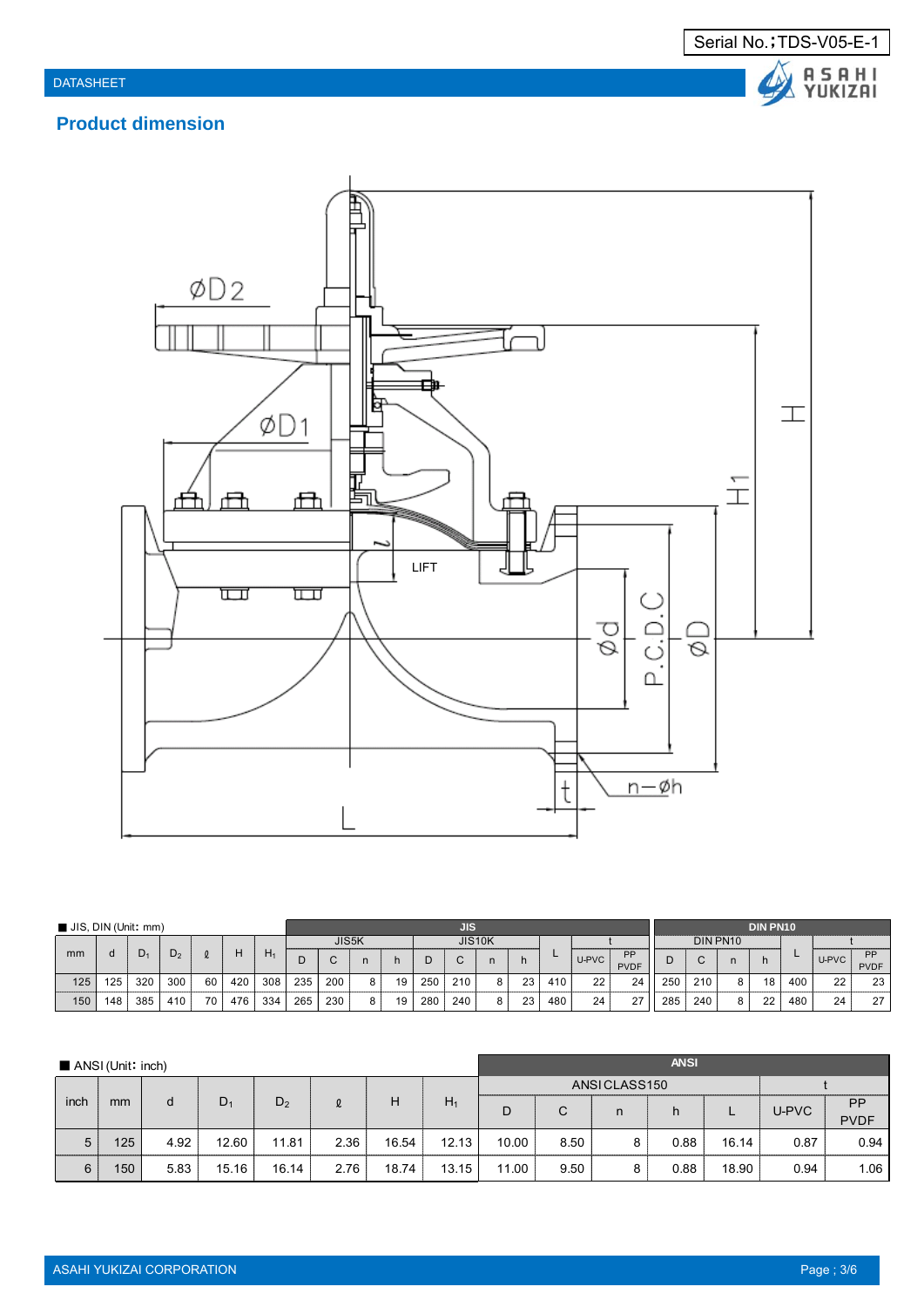



WHEN DIAPHRAGM MATERIAL IS PTFE

|    | PART NO./NAME          | <b>QTY</b> | <b>MATERIAL</b>                            | PART NO./NAME         | <b>QTY</b> | <b>MATERIAL</b>                |    | PART NO./NAME         | <b>QTY</b> | <b>MATERIAL</b>                        |
|----|------------------------|------------|--------------------------------------------|-----------------------|------------|--------------------------------|----|-----------------------|------------|----------------------------------------|
|    | <b>BODY</b>            |            | <b>BONNET</b><br>BODY                      | <b>COMPRESSOR PIN</b> |            | <b>STAINLESS STEEL(SUS304)</b> | 17 | <b>SHEET RING</b>     |            | <b>STAINLESS STEEL(SUS304)</b>         |
|    |                        |            | <b>U-PVC</b><br><b>IU-PVC</b><br>------    | 8 STEM                |            | ICOPPER ALLOY(C3604)           | 18 | <b>STOPPER</b>        |            | <b>STAINLESS STEEL(SS400)</b>          |
|    |                        |            | PP                                         | 9 SLEEVE (A)          |            | ICOPPER ALLOY(C3604)           |    |                       |            | (Unichrome plating)                    |
|    | 2 BONNET               |            | PVDF<br>PPG <sup>(1)</sup><br><b>IPVDF</b> | 10 THRUST BEARING (A) |            | <b>HIGH CARBON</b>             | 19 | <b>ISPRING WASHER</b> |            | STAINLESS STEEL(SUS304)                |
|    |                        |            | <b>PVDF</b>                                |                       |            | CHROMIUM BEARING(SUJ2)         | 20 | <b>ISET NUT</b>       |            | STAINLESS STEEL(SUS304)                |
|    | 3 DIAPHRAGM            |            | IEPDM. PTFE. etc.                          | 11   O-RING (A)       |            | <b>NBR</b>                     | 21 | <b>IGAUGE COVER</b>   |            | IPC.                                   |
| 3a | INSERTED METAL         |            | <b>STAINLESS STEEL</b>                     | 12 GREASE NIPPLE      |            | ICOPPER ALLOY(C3604)           | 23 | <b>STUD BOLT</b> NUT  |            | <b>STAINLESS STEEL(SUS304)</b>         |
|    | <b>OF DIAPHRAGM</b>    |            | (SUS304)                                   | 13 HANDLE             |            | <b>IPP</b>                     | 24 | $IBOLT\cdot NUT(A)$   |            | <b>STAINLESS STEEL(SUS304)</b>         |
|    | CUSHION <sup>(2)</sup> |            | EPDM, etc.                                 | 14 NAMEPLATE          |            | <b>PVC</b>                     | 1a | <b>INSERTDE NUT</b>   |            | COPPER ALLOY(C3604) <sup>(3)</sup>     |
|    | 5 COMPRESSOR           |            | <b>PVDF</b>                                | $15$ CAP              |            | <b>IPP</b>                     |    |                       |            | STAINLESS STEEL(SUS304) <sup>(4)</sup> |
|    | 6 COMPRESSOR NUT       |            | ICOPPER ALLOY(C3604)                       | 16 GASKET (A)         |            | <b>IEPDM</b>                   |    |                       |            |                                        |

#### Note:

- (1) Bonnet PPG 15 100 mm: black. 125 250 mm: ivory. (2) Is used when the diaphragm material is PTFE.
- (3) Is used when the body material is U-PVC or PP. (4) Is used when the body material is PVDF.

 $(2)$ 

15

13

 $\overline{\mathbf{8}}$ 

 $\overline{2}$ 

 $(24)$ 

 $\mathbf{1}$ 

# **Cv value for each opening degree**

| mm                                  | 125 | 150 |  |  |  |  |  |  |  |  |
|-------------------------------------|-----|-----|--|--|--|--|--|--|--|--|
| inch                                | 5   | 6   |  |  |  |  |  |  |  |  |
| <b>FULL-OPEN</b><br><b>Cv VALUE</b> | 300 | 400 |  |  |  |  |  |  |  |  |

FULL-OPEN Cv VALUE

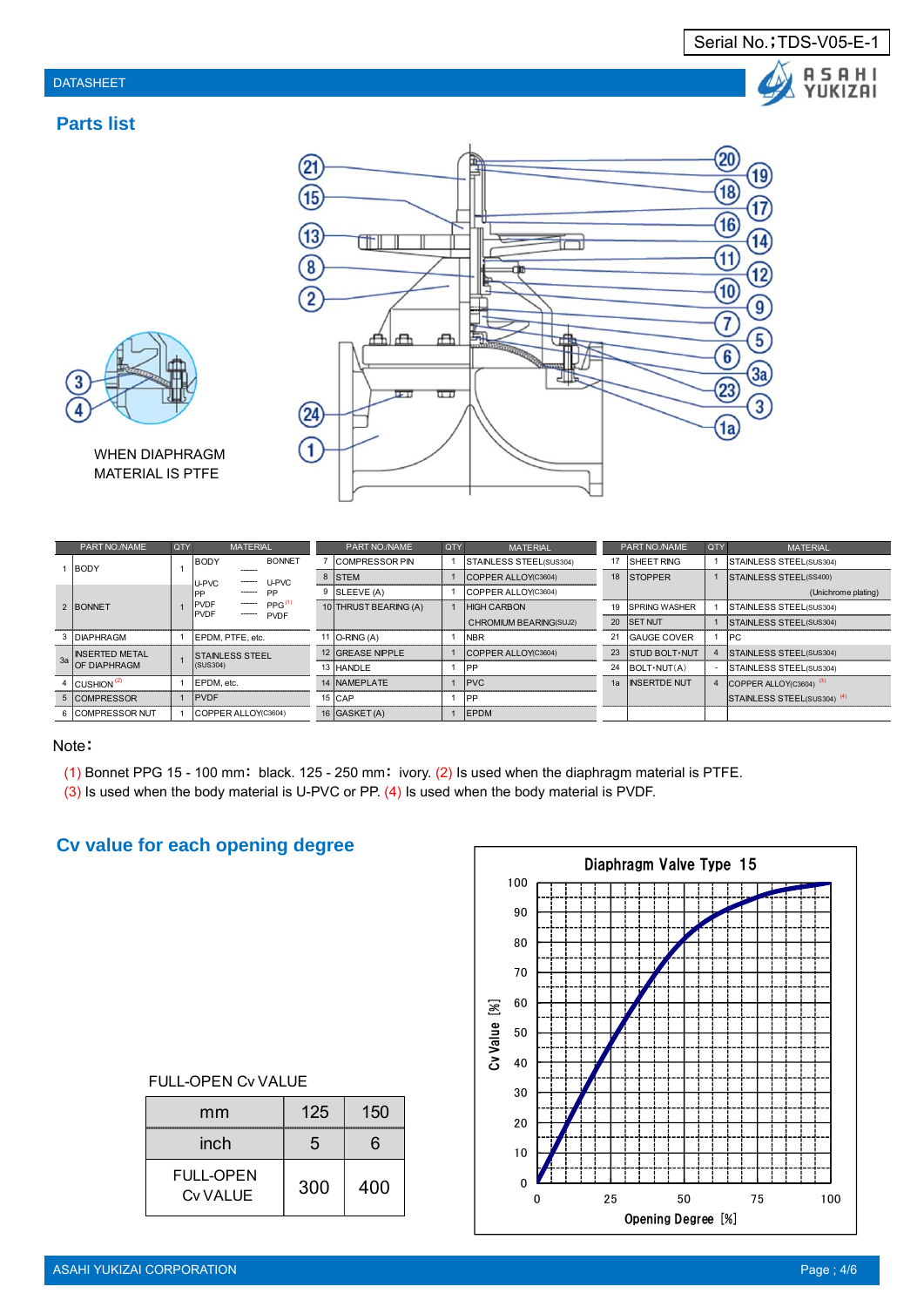**ASAHI** YUKIZAI

### **Handle rotation [Full open (rotation/lift) Full close]**

|     | <b>SIZE</b> | <b>ROTATION</b> |
|-----|-------------|-----------------|
| mm  | inch        |                 |
| 125 | 5           | 10.0            |
| 150 | ิค          | 12.0            |

#### **Operating torque at maximum working pressure**

|     | Operating torque( $O \rightarrow S$ ) |    | Unit: N-m $\{$ ib-inch $\}$ |             |           |  |
|-----|---------------------------------------|----|-----------------------------|-------------|-----------|--|
|     |                                       |    | Rubber                      | <b>PTFE</b> |           |  |
| mm  | inch                                  |    | Diaphragm                   |             | Diaphragm |  |
| 125 | 5                                     | 40 | { 354 }                     | 90          | { 797 }   |  |
| 150 |                                       | 55 | 487 }                       | 120         | $1062$ }  |  |

#### **Bonnet tightening torque**

|     | Bonnet tightening torque( $O \rightarrow S$ ) |    | Unit:N-m $\{ ib\text{-inch }\}$ |             |         |  |
|-----|-----------------------------------------------|----|---------------------------------|-------------|---------|--|
| mm  |                                               |    | Rubber                          | <b>PTFE</b> |         |  |
|     | inch                                          |    | Diaphragm                       | Diaphragm   |         |  |
| 125 | 5                                             | 45 | 400 }                           | 45          | $400$ } |  |
| 150 |                                               | 45 | 400 }                           | 45          |         |  |

#### **Options**

In addition to the standard product, the following options are also available according to your requirements.

#### **O** PVDF Cushion Cover Model

For corrosive fluid transport lines, we offer PVDF cushion cover accessories having excellent gas barrier performance to prevent deterioration due to permeation of gas from the diaphragm.



#### **@ Electrolytic Model**

For chlorine gas lines in electrolysis plants, we offer electrolytic options using highly corrosion resistant special metal to prevent corrosion of inserted diaphragm fittings.